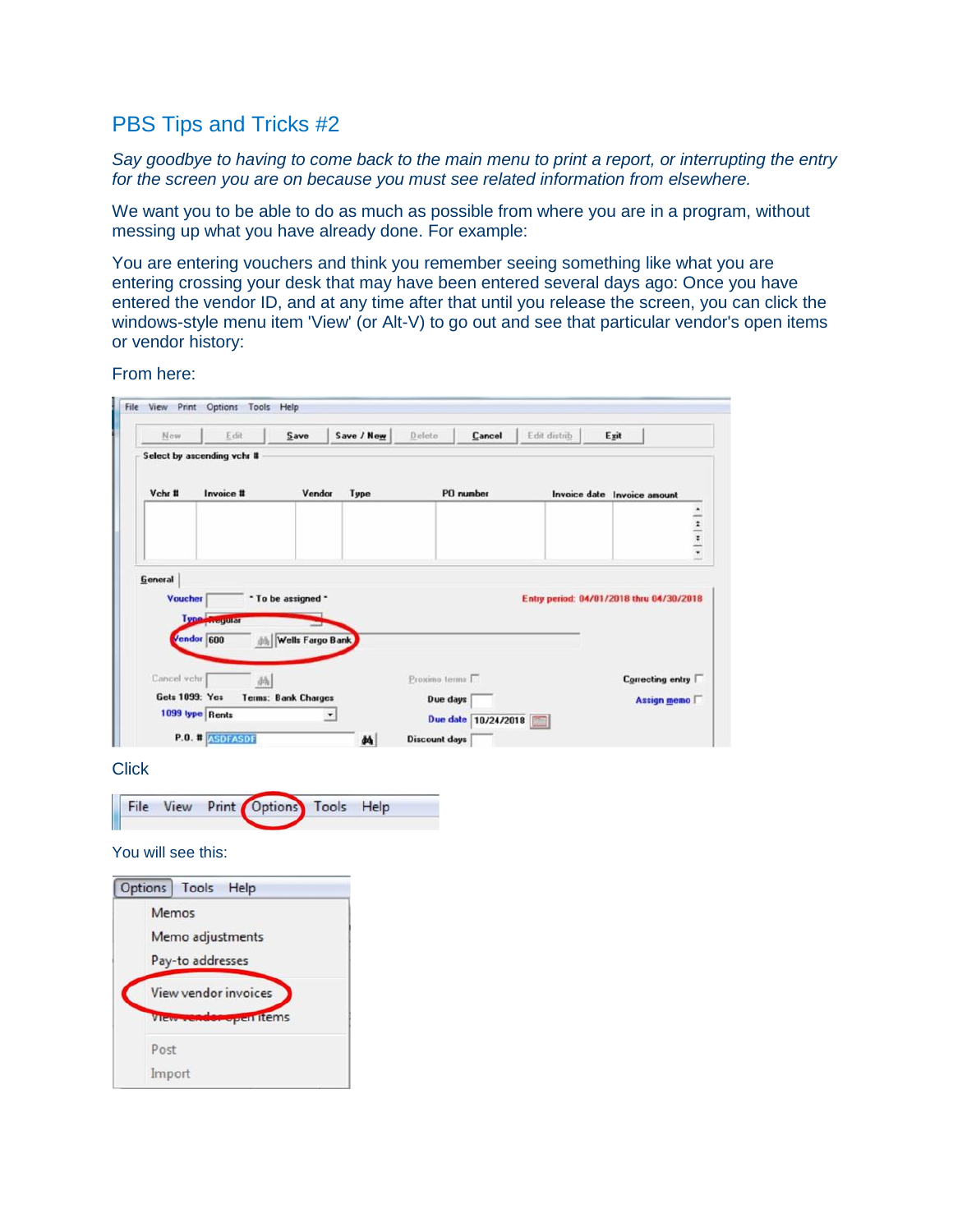## Which displays this:

| New                                             | Edit                                         | Save                 | Save / New                                                        | Delete<br>Cancel                 | Exit                     |                                                                                               |                                                |                                                                                        |
|-------------------------------------------------|----------------------------------------------|----------------------|-------------------------------------------------------------------|----------------------------------|--------------------------|-----------------------------------------------------------------------------------------------|------------------------------------------------|----------------------------------------------------------------------------------------|
| Select by ascending vendor #<br>Vend # 4 Vchr-# |                                              | Chk-#                | $Jm-$ #                                                           | <b>Cash account #</b>            | <b>Chk-date</b>          | <b>Document type</b>                                                                          | Invc-#                                         | Invc-date                                                                              |
| 750<br>750<br>750<br>750<br>800<br>800          | 2888<br>2088<br>1954<br>2090<br>2230<br>2230 | 11379<br>561         | AP7358<br>AK7360<br>AP4972<br>AP0100200<br>AP0100032<br>AP0100032 | 1000-000<br>1200-000<br>1000-000 | 04/24/2013<br>06/08/2015 | <b>Invoice</b><br><b>Computer check</b><br>Memo<br>Invoice<br>Invoice<br><b>Prepaid check</b> | 342<br>342<br>5856<br>9874<br>561561<br>561561 | 06/28/2013<br>06/28/2013-<br>12/19/2010 *<br>09/23/2013 :<br>06/08/2015-<br>06/08/2015 |
| <b>General</b><br>Vendor info                   |                                              |                      |                                                                   | Vendor name Harvest Market       |                          |                                                                                               |                                                |                                                                                        |
| <b>Vendor # 750</b>                             |                                              |                      |                                                                   |                                  |                          |                                                                                               |                                                |                                                                                        |
| Invoice $  $ 342                                |                                              |                      | Voucher #                                                         | 2088                             | Contact                  |                                                                                               |                                                |                                                                                        |
| P.O. #                                          |                                              |                      | <b>Original amount</b>                                            | 200.00                           | Phone                    |                                                                                               |                                                |                                                                                        |
|                                                 | Invoice date 06/28/2013                      |                      | <b>Discount amount</b>                                            | 4.00                             | Reference                |                                                                                               |                                                |                                                                                        |
|                                                 | Dist date 06/28/2013                         |                      | Retainage                                                         |                                  | Pay-to #                 |                                                                                               |                                                |                                                                                        |
| Date<br>Type                                    |                                              | Check # Cash Account |                                                                   | Jeni #                           | Amount Paid              | Disc Taken                                                                                    |                                                |                                                                                        |

When exiting, you land here, with your entered data intact.

| New     | Edit                       | Save                     | Save / New     | Delete <sub></sub> | Cancel    | Edit distrib | Exit                                     |  |
|---------|----------------------------|--------------------------|----------------|--------------------|-----------|--------------|------------------------------------------|--|
|         | Select by ascending vchr # |                          |                |                    |           |              |                                          |  |
| Vchr #  | Invoice #                  |                          | Vendor<br>Type |                    | PO number |              | Invoice date Invoice amount              |  |
|         |                            |                          |                |                    |           |              |                                          |  |
|         |                            |                          |                |                    |           |              |                                          |  |
|         |                            |                          |                |                    |           |              | $\frac{1}{2}$                            |  |
|         |                            |                          |                |                    |           |              |                                          |  |
| General |                            |                          |                |                    |           |              |                                          |  |
| Voucher |                            | * To be assigned *       |                |                    |           |              | Entry period: 04/01/2018 thru 04/30/2018 |  |
|         | <b>Type Regular</b>        | $\overline{\phantom{a}}$ |                |                    |           |              |                                          |  |

You are entering vouchers and using a Pay-to for this vendor, but can't remember the code, or need to add a new one. Click on Options and this time 'Pay-to addresses will bring you to the Pay-to edit screen where you can inspect, edit or add Pay-to's.

Since every accounting functional screen has somewhat different requirements, these options will vary from screen to screen. Explore the Options tab for the screens you use most often.

For master files, Customers and Vendors, options are available - 'What are the open orders for this customer?':